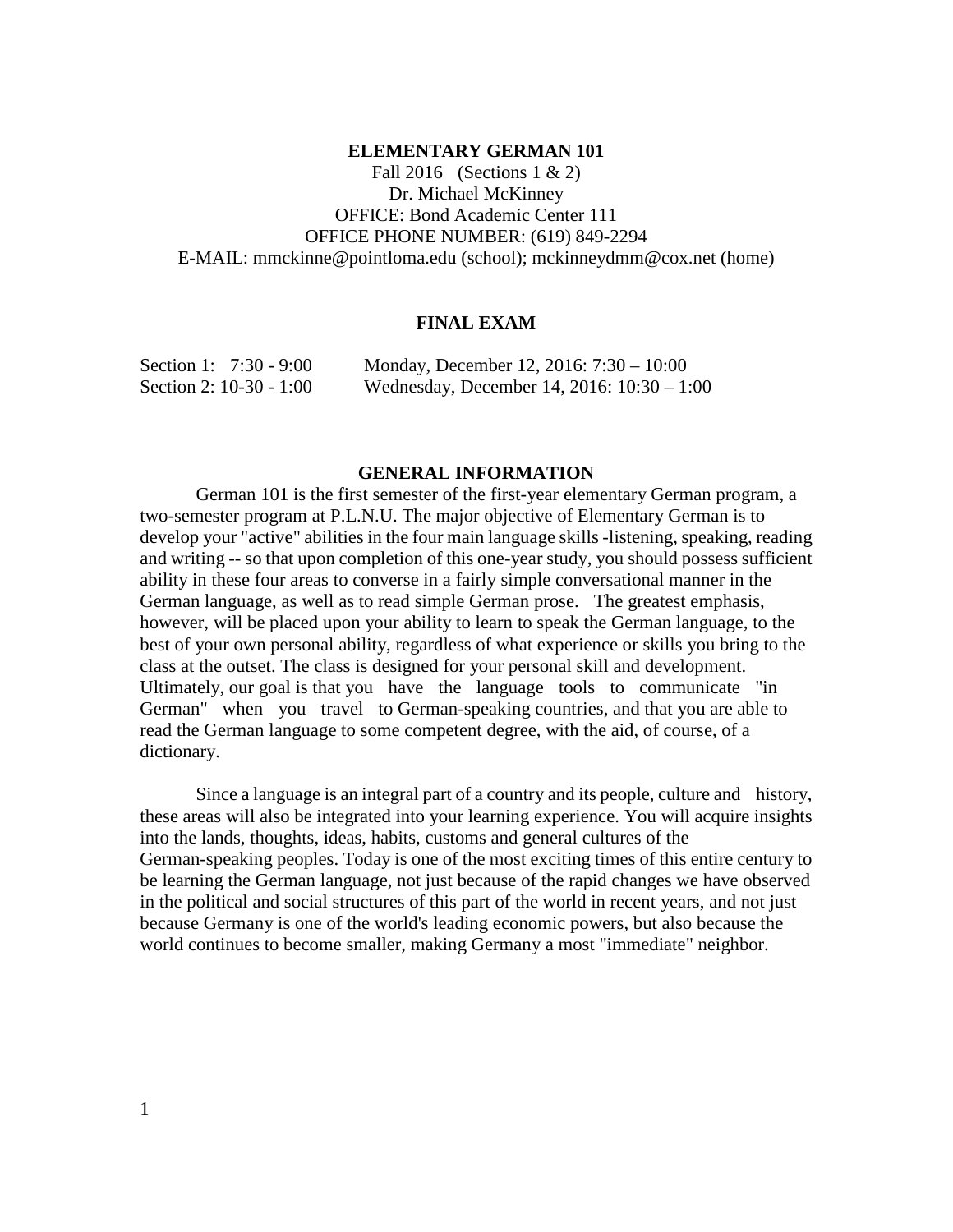## **COURSE LEARNING OUTCOMES**

By the end of the German 101-102 sequence, you, the student, will be able to:

1. Speak at the mid to high novice level using basic formulaic and memorized materials within the student's own experience.

2. Recognize basic connected discourse that uses vocabulary and grammar within the student's own experience.

3. Write discrete sentences as well as simple connected paragraphs using memorized vocabulary and grammar structures.

4. Read cultural texts that employ familiar vocabulary and cognates as well as learned grammatical structures.

5. Demonstrate comprehension of basic cultural mores and patterns of living of the target culture(s) studied.

# **TEXTBOOKS AND ASSIGNMENTS**

The textbook for this course is *Sag Mal*, by Christine Anton, Tobias Barske and Megan McKinstry, 2nd Edition. In addition to this text, you also must have the accompanying web program, as you will be working with these the entire year (each semester) and the homework assignments you will have on an on-going basis are found in the web materials. This comes as a package through our bookstore. During the first semester we will, ideally, have completed chapters 1 - 6. The same materials will be used during this second semester, the goal being to complete chapters  $7 - 12$ .

# **GRADING**

Your grade for this course is comprised of four components:

- 1. A Final Examination, which constitutes ca. a quarter of your grade;
- 2. Chapter examinations, which constitute ca. a quarter of your grade;
- 3. Frequent quizzes, which constitute ca. a quarter of your grade.
- 4. Homework assignments (on the web program), which constitute a quarter of your grade.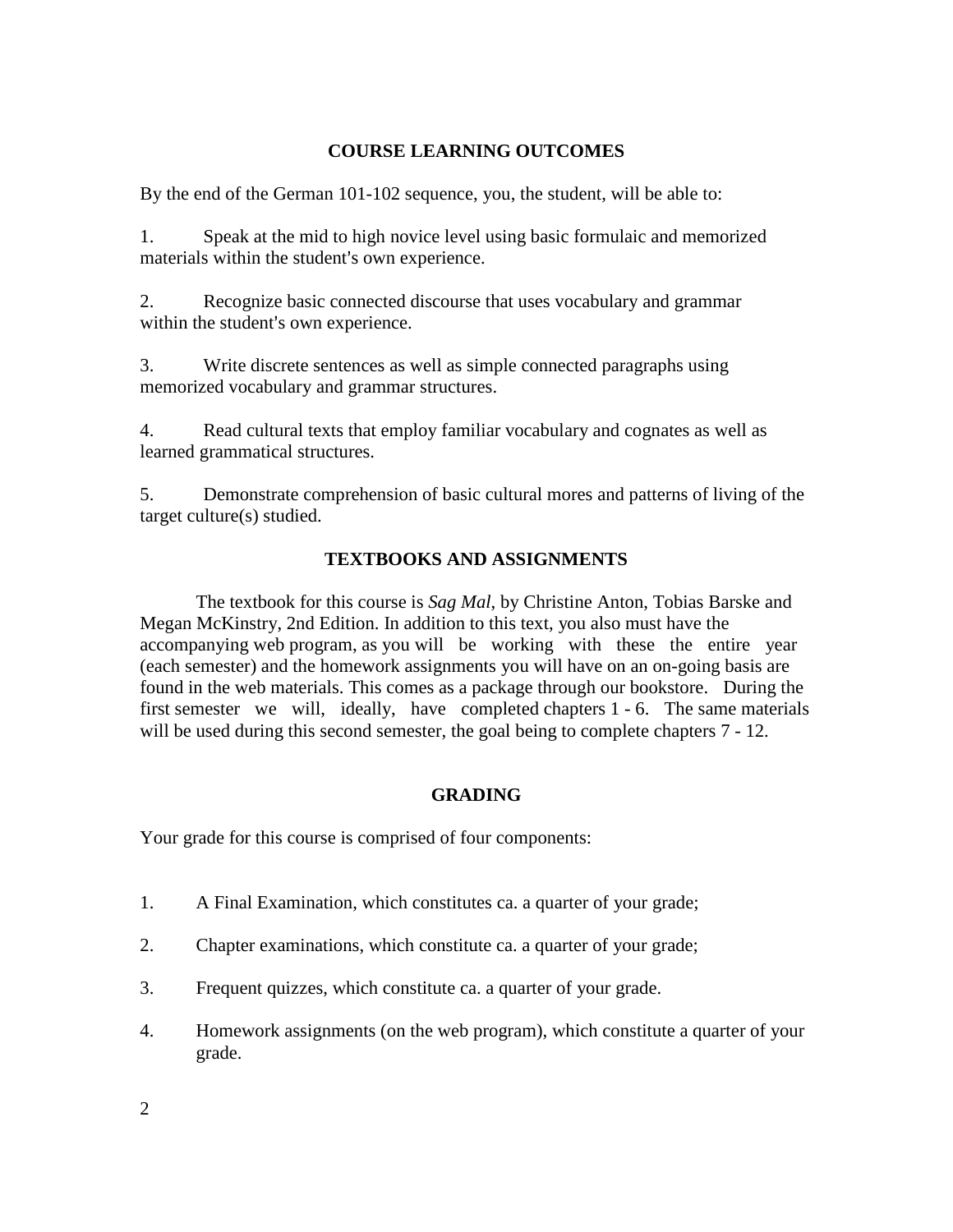### **HOMEWORK**

You are first of all responsible to learn each of the two sets of vocabulary lists contained in each chapter of the text and to retain those words throughout the semester. In addition, each day in class a new grammatical concept will be presented and practiced, whereupon it is expected that you will complete corresponding web portions of the homework assignments.

#### **ATTENDANCE**

Class attendance is mandatory, for your own sake, but more importantly, for the sake of your classmates, inasmuch as much that we do is a collective group. Roll is, therefore, taken on a daily basis. A student who misses six class sessions will be de-enrolled from the course, as provided for in the College Catalogue.

#### **THE POSITIVE NEWS**

An important "Swing" component of your grade will be the level of your participation in daily class work. This means that class preparation and participation will positively affect your ultimate grade, especially where your grade is a border-line grade, so I encourage you to participate and have fun while acquiring this foreign language skill.

### **ACADEMIC ACCOMMODATIONS**

All students are expected to meet the minimum standards for this course as set by the instructor. Students with learning disabilities who may need accommodations should first discuss options and services available to them in the Academic Support Center (ASC) during the first two weeks of the semester. The ASC, in turn, will contact professors with official notification and suggested classroom accommodations, as required by federal law. Approved documentation must be provided by the student and placed on file in the ASC prior to the beginning of the semester.

#### **FOOTNOTE**

Ultimately, language-learning should be fun and should produce immediate and practical rewards; i.e., every day you should see your ability to speak the German language improve. What you learn in this class is not "Baby German," for what you are